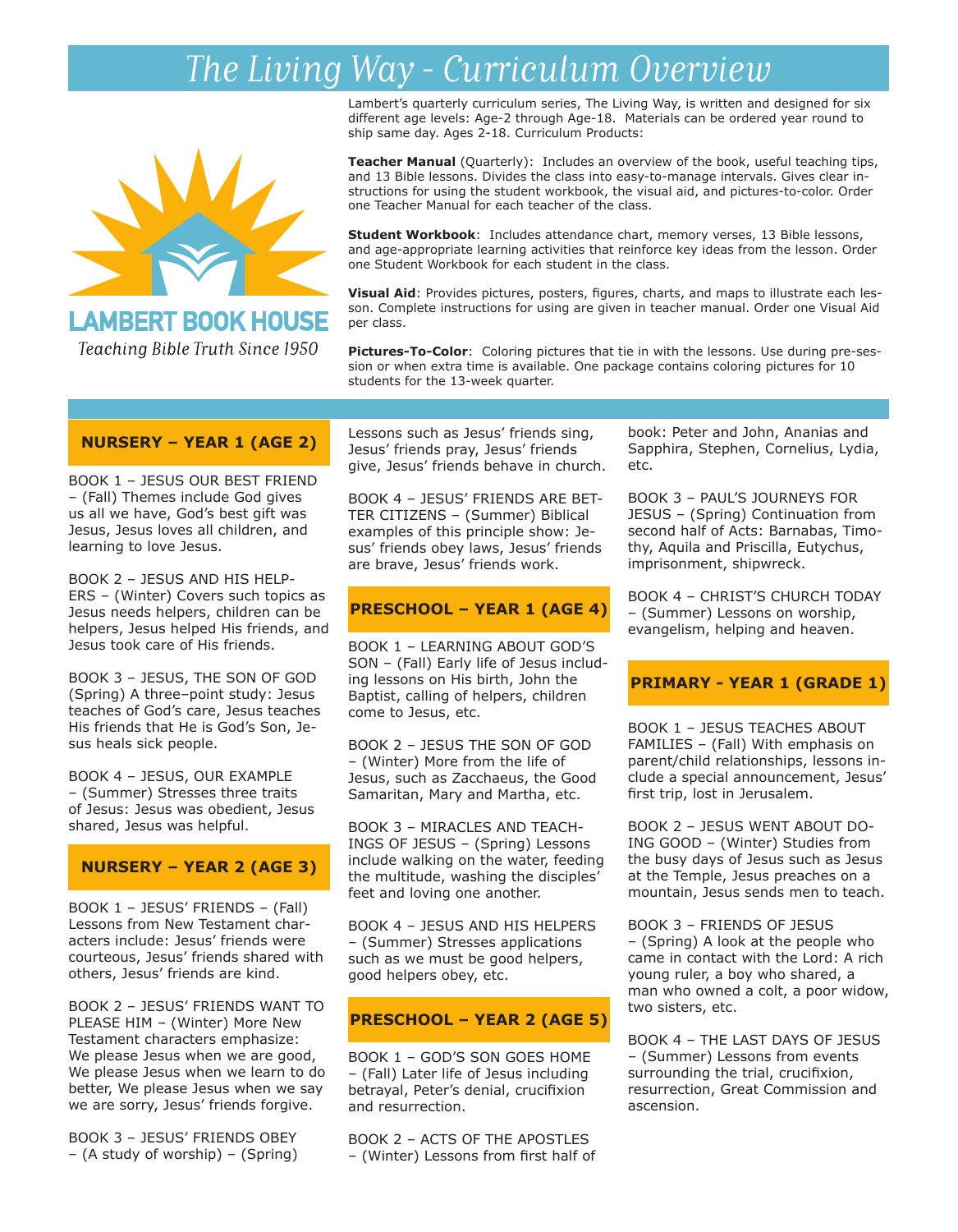## *The Living Way - Curriculum Overview*

#### **PRIMARY - YEAR 2 (GRADE 3)**

BOOK 1 – THE FIRST DAYS OF THE CHURCH – (Fall) Stories from the first half of the book of Acts, including the birth of the church and events involving Stephen, Philip, Paul.

BOOK 2 – LIVE FOR JESUS – (Winter) Lessons from the second half of the book of Acts such as Journeys for Jesus, Preachers in Prison.

BOOK 3 – WORKING FOR JESUS – (Spring) a study of Romans that emphasizes loving God's law, working together, obeying rules and growing like Jesus.

BOOK 4 – DO'S AND DON'T'S FROM PAUL – (Summer) Tips from the books of 1 and 2 Corinthians include: don't be puffed up, do run a good race, don't leave off love, do be different.

### **PRIMARY - YEAR 3 (GRADE 3)**

BOOK 1 – THE GOOD NEWS – (Fall) Studies from Galatians and Ephesians on such topics as the body and the spirit, sowing and reaping, the Christian soldier, faith and unity.

BOOK 2 – PAUL'S "BEE" ATTITUDES – (Winter) Admonitions from the books of Philippians through Philemon to be unselfish, content, truthful, thankful, pure, studious, respectful, forgiving, etc.

BOOK 3 – THE OLD AND THE NEW – (Spring) Lessons from Hebrews include the power of God's Word, heroes of faith, the Christian race.

BOOK 4 – SINGING ABOUT GOD'S WORD – (Summer) Covering the books from James to Revelation, lessons include yield not to temptation, the Christian graces, beware of false teachers.

#### **JUNIOR - YEAR 1 (GRADE 4)**

BOOK 1 – PLACES IN THE LIFE OF CHRIST – (Fall) Study of geographical locations and events which occurred there: Bethlehem, Nazareth, Galilee, Samaria, Bethany, etc.

BOOK 2 – THOSE WE HONOR – (Winter) Emphasizes learning to show respect to God, Christ, the church, your country, parents, God's Word, etc.

BOOK 3 – STORIES JESUS TOLD – (Spring) Lessons from such parables as the unforgiving servant, the sower, the rich fool, the two sons, wedding feast, talents, etc.

BOOK 4 – GREAT WORKS OF JESUS – (Summer) A study of such miracles as stopping a storm, walking on the sea, Lazarus raised, etc.

## **JUNIOR - YEAR 2 (GRADE 5)**

BOOK 1 – PREACHING CHRIST – (Fall) Lessons from the early chapters of Acts on subjects such as Pentecost, deacons, Stephen's sermons, preaching the Word.

BOOK 2 – GENTILES RECEIVE THE GOSPEL – (Winter) Further studies in Acts, covering Paul's conversion and journeys.

BOOK 3 – REVEALING ROMANS – (Spring) Discussions of old and new laws, Christian freedom, flesh vs. spirit, spiritual sacrifices, etc.

BOOK 4 – CHRIST COMES TO CORINTH – (Summer) Studies from 1 and 2 Corinthians include running the race, tricks of Satan, strength in weakness and faithful service rewarded.

## **JUNIOR - YEAR 3 (GRADE 6)**

BOOK 1 – YOUNG CHRISTIANS GROW – (Fall) Lessons from Galatians and Ephesians.

BOOK 2 – OBEYING AND EXALTING CHRIST – (Winter) Principles taught in the books of Philippians and Colossians.

BOOK 3 – PAUL'S SHORT LETTERS – (Spring) A study of the books from 1 Thessalonians to Titus.

BOOK 4 – LESSONS IN FAITH – (Summer) A closer look at topics covered in Philemon through Revelation.

## **JUNIOR HI- YR 1 (GRADE 7)**

BOOK 1 – THE APOSTLES – (Fall) The selection of and in–depth studies about Jesus' closest followers and friends.

BOOK 2 – THE EARLY MINISTRY OF JESUS – (Winter) Events from the gospels such as Jesus and temptation, an unusual wedding gift, a sermon in a boat, the prayer life of Jesus, etc.

BOOK 3 – POWERFUL PRINCIPLES – (Spring) Covers teachings of Jesus on such subjects as forgiveness, fruit–bearing, idleness, etc.

BOOK 4 – LESSONS ON THE KING-DOM – (Summer) Lessons about the church include prophecies of the kingdom, the kingdom established, worship, growth, etc.

### **JUNIOR HI- YR 2 (GRADE 8)**

BOOK 1 – DAYS OF ACTION – (Fall) A study of Acts 1–11.

BOOK 2 – DAYS OF EVANGELISM – (Winter) A study of Acts 12–28.

BOOK 3 – CHRISTIAN FAITH AT WORK – (Spring) Lessons from Romans.

BOOK 4 – COUNSELING CORINTHIAN CHRISTIANS – (Summer) Principles taught in 1 and 2 Corinthians.

## **JUNIOR HI- YR 3 (GRADE 9)**

BOOK 1 – GROWING IN GRACE – (Fall) Lessons from the books of Galatians and Ephesians to strengthen youth.

BOOK 2 – POINTS FROM PAUL – (Winter) Teachings drawn from the epistles Philippians through Philemon.

BOOK 3 – HINTS FROM HEBREWS – (Spring) Covers topics such as great leaders, priesthood, two covenants.

BOOK 4 – PETER, JAMES AND JOHN – (Summer) A study of the books from 1 Peter through Revelation.